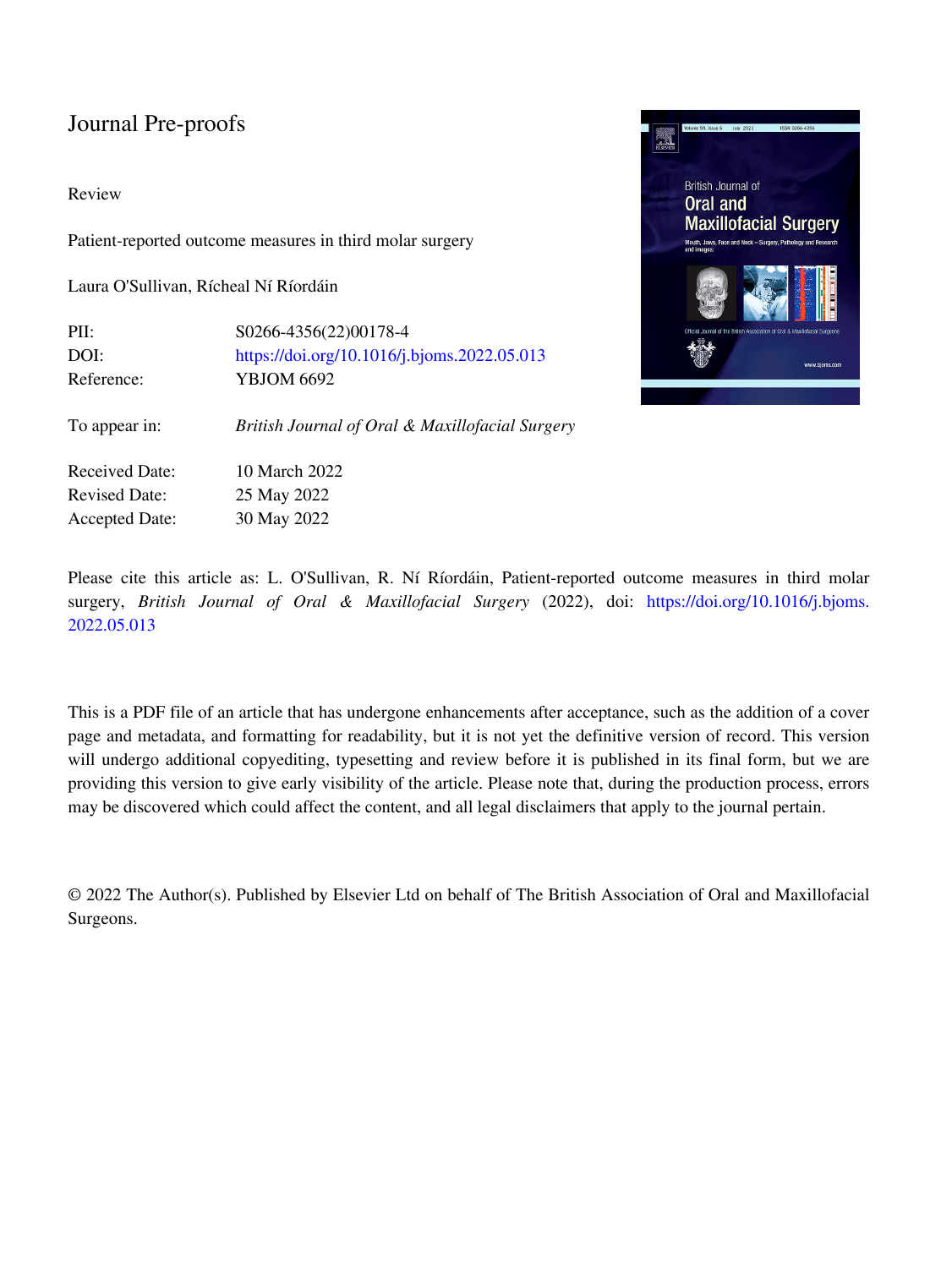## **Patient-reported outcome measures in third molar surgery**

## **Authors**

Dr Laura O'Sullivan BDS MFDS PDTLHE MOS RCSEd DClinDent(OS) Specialist in Oral Surgery Cork University Dental School and Hospital University College Cork Ireland

Corresponding author: [laura.osullivan@ucc.ie](mailto:laura.osullivan@ucc.ie) Tel: +35321 4901174

Dr Rícheal Ní Ríordáin MBBS BDS MA (Higher Ed) PhD MFD FFD FDS(OM) Consultant/Senior Lecturer in Oral Medicine Cork University Dental School and Hospital University College Cork Ireland

Honorary Associate Professor of Oral Medicine University College London London Eastman Dental Institute UK

# **Declaration**

The authors confirm there are no conflicts of interest to declare.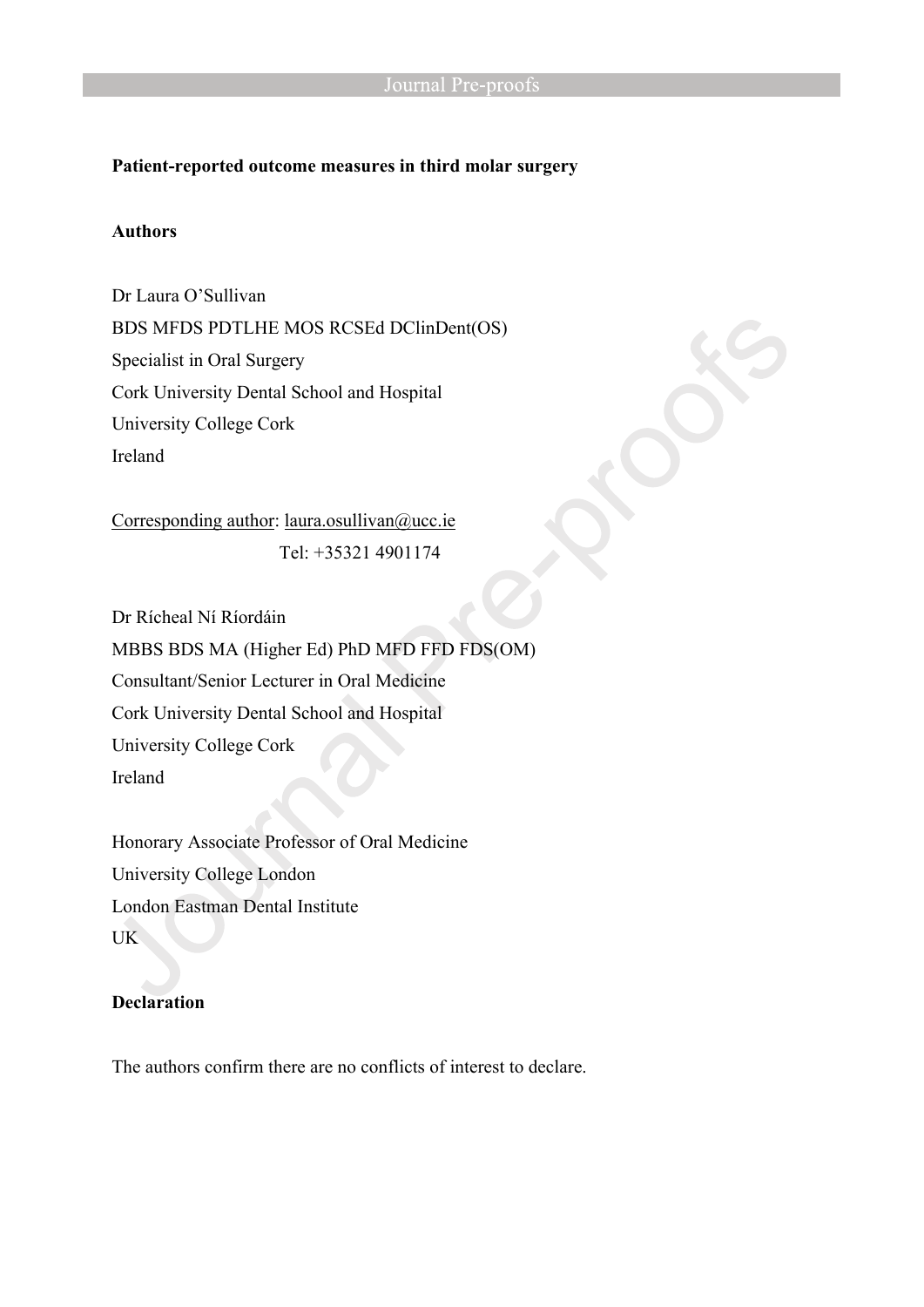#### **Patient-reported outcome measures in third molar surgery: a scoping review**

#### **Abstract**

Despite a surge in interest in patient-centred outcomes (PROMs) in healthcare settings, they remain an underutilised resource in third molar surgery. Clinicians and researchers in the field of oral surgery interested in incorporating PROMs into their clinical practice may face challenges in instrument selection, with as yet no consensus registry available. PROMs have undoubtedly transcended their original brief as research instruments, with collection of PROMs data now a routine undertaking in many healthcare systems. Quality improvement, appropriate resource allocation and measurement of effectiveness of interventions are but a few of the advantages of PROMs data collection. This review article presents a scoping overview of those instruments most relevant to the third molar surgery population.

#### **Keywords**

Patient reported outcome measures, quality of life, third molar, wisdom tooth, oral surgery

## **Introduction**

The role of the patient in establishing disease chronology and meaningful outcomes of surgical and pharmacological interventions, is now widely considered crucial in evaluating the quality of healthcare services, and should be seen as complementary to objective clinical outcome measures. This shift away from the traditional disease-centred approach to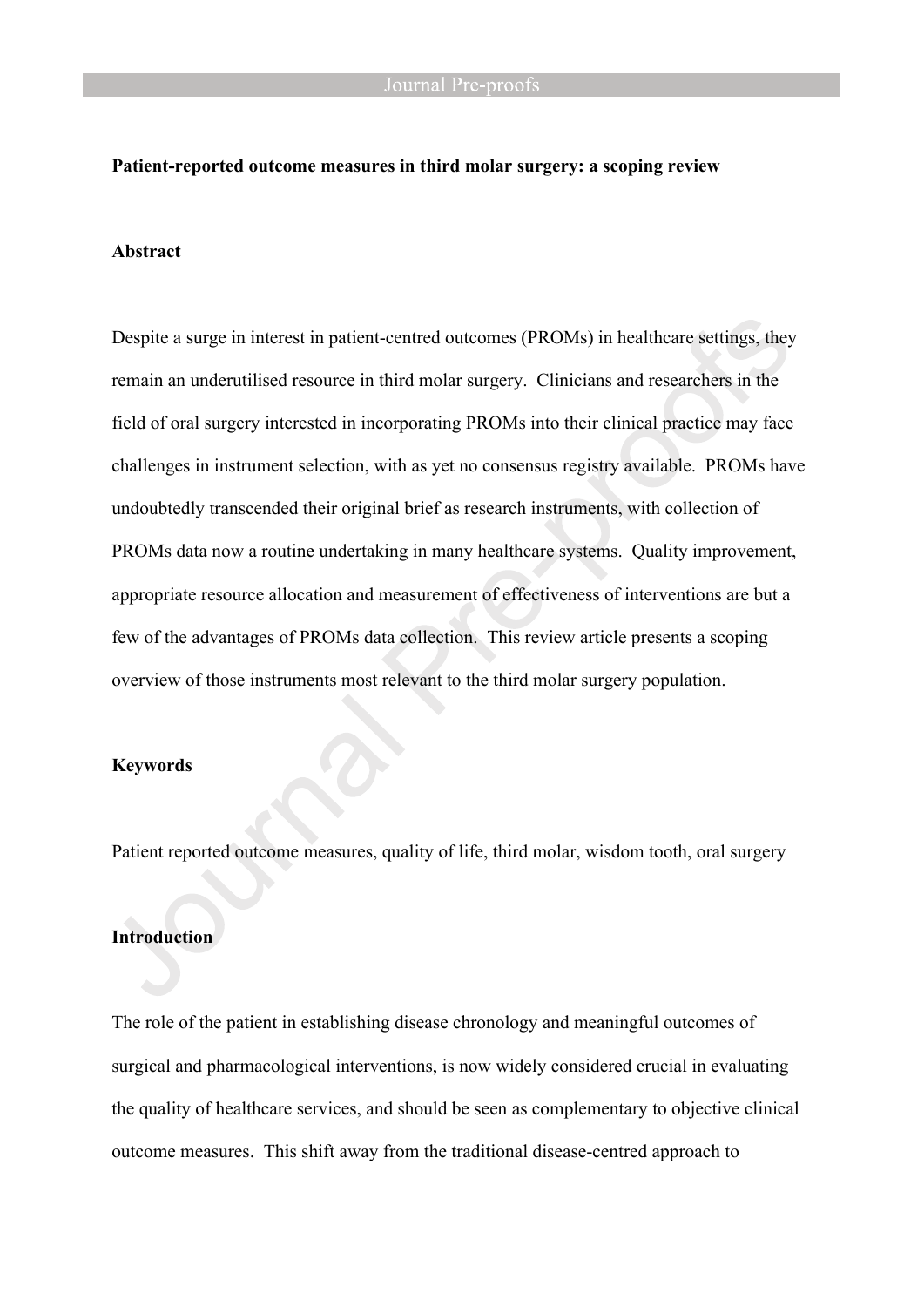healthcare provision towards a more patient-centred ethos, has been lauded by some as transformative to healthcare services, and has prompted widespread implementation of patient-reported outcome measures (PROMs) in Sweden, England and the United States.<sup>1</sup>

A PROM is a standardised instrument, typically a questionnaire, that enables patients to selfevaluate one or more aspects of their health,<sup>2</sup> such as functional status and health-related quality of life.<sup>3</sup> PROMs were originally developed for use in research, but have since been adopted by medical professionals to aid clinical decision-making, and to assess outcomes of treatment provision.<sup>1</sup> Policymakers may also look to PROMs data to inform funding decisions, prioritising patient groups deemed most in need of resources. PROMs are distinct from patient-reported experience measures (PREMs), which focus more on qualitative aspects of the humanity of care.<sup>1, 3</sup>

Mandatory collection and analysis of PROMs data was introduced by NHS England in April 2009 for a number of elective surgical procedures including hip replacement, knee replacement, inguinal hernia repair and varicose vein surgery, with four key aims in mind:<sup>4</sup>

- Assessment of individual provider performance
- Research on effectiveness rather than efficacy of treatments
- Establishment of baseline pre-operative health status of patients
- Reduction of health inequalities

The Royal College of Surgeons in England (RCS Eng) also asks all providers of cosmetic surgery to routinely collect baseline and postoperative PROMs data for patients undergoing abdominoplasty, rhinoplasty, blepharoplasty, augmentation mammoplasty, liposuction and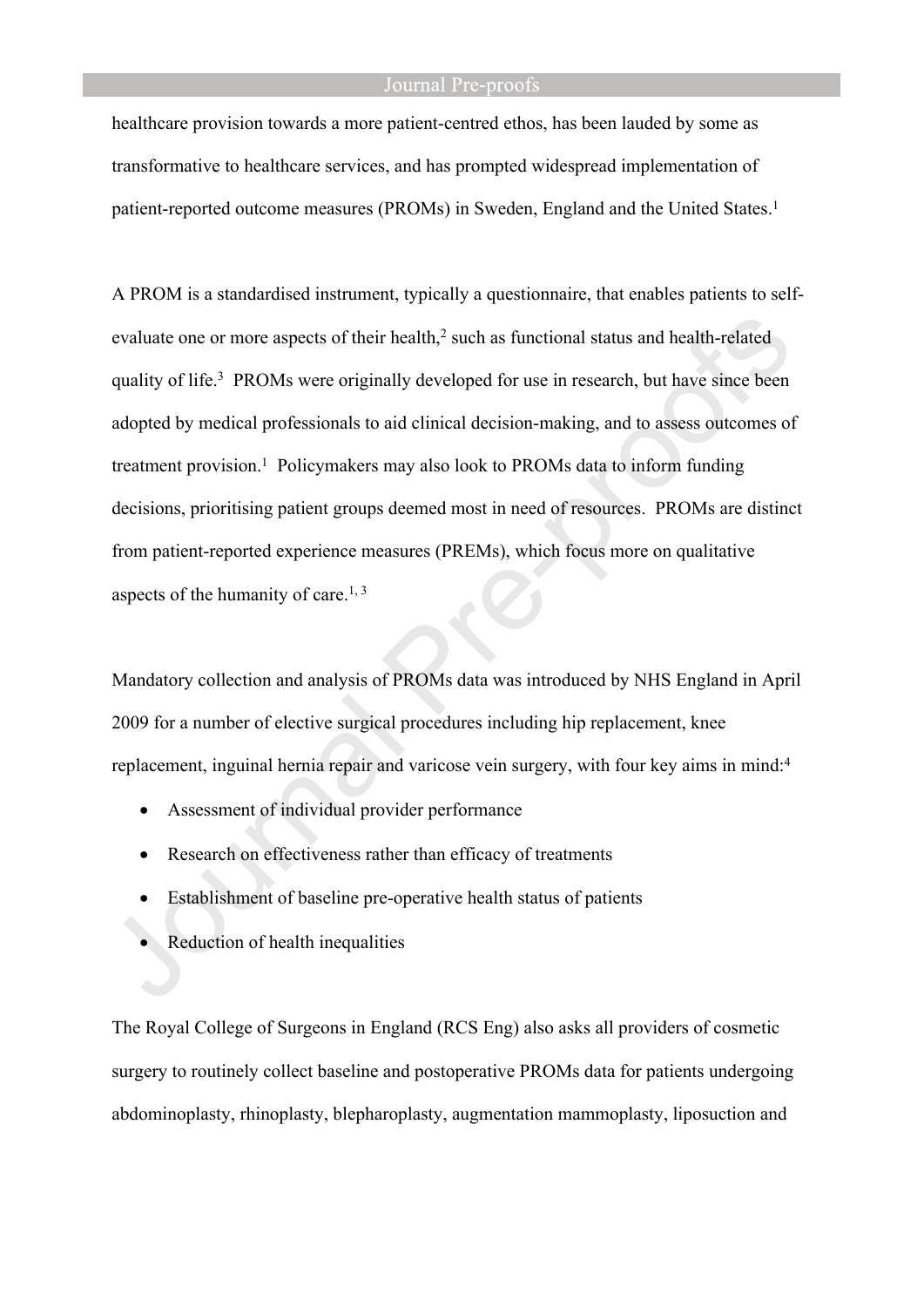rhytidectomy. Collection of such data for this patient cohort is essential to truly appreciate the risk-benefit analysis of cosmetic surgery.

#### **PROMs in oral surgery**

Use of PROMs in oral surgery is not a novel concept. The first preliminary reports into the impact of third molar surgery on quality of life date back over twenty years, where researchers collected data from 29 patients on days 1 and 7 postoperatively.<sup>5</sup> The results of this study helped inform the design of a disease-specific third molar quality of life instrument, the postoperative symptom severity (PoSSe) scale,<sup>6</sup> which to this day remains the only disease-specific PROM of its kind with proven validity and reliability.

Researchers have demonstrated the discriminative validity of oral health-specific instruments such as the 14-item oral health impact profile (OHIP-14) and 16-item UK Oral Health-related Quality of Life measure (OHQol-UK©) in identifying patients most likely to benefit from third molar surgery.<sup>7</sup> This is particularly relevant in the current climate where National Health Service (NHS) operating lists are at an all-time high as a result of the Covid-19 pandemic. The *"Clinical Guide to Surgical Prioritisation of Patients on Oral Surgery Waiting Lists"* document published jointly by the British Association of Oral Surgeons (BAOS) and British Association of Oral and Maxillofacial Surgeons (BAOMS) suggests that surgical prioritisation may be a reality for up to 3 years.<sup>8</sup>

The core oral surgery PROMs outlined in the NHS Commissioning Guide are reportedly based on NHS Classifications OPSC-4 and the WHO ICD10 Classification of Disease, since superseded by ICD11.<sup>9</sup> To date, only two studies have investigated the use of these core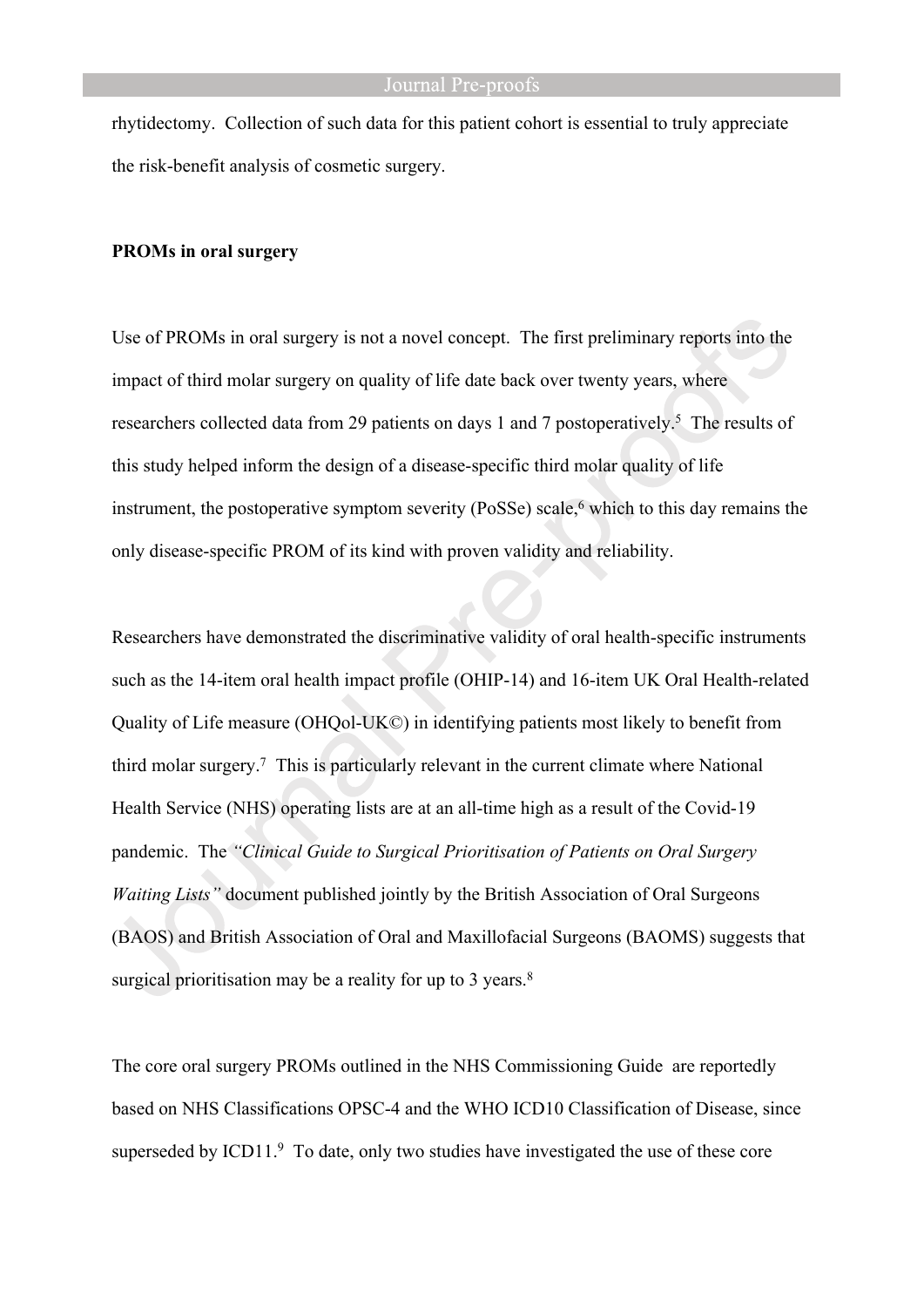PROMs in an oral surgery patient cohort, one each in primary<sup>3</sup> and secondary care<sup>10</sup>. In both cases, authors collected data for benchmarking purposes, generally garnering positive feedback from patients undergoing dental extractions at their respective institutions. While these core PROMs may play a role in crude service evaluation, they have no proven validity and reliability and are therefore of limited value in the broader context of patient outcomes in oral surgery. There is currently no agreed consensus on a core set of oral surgery PROMs, yet a need to expand the available repertoire of specialty and procedure-specific PROMs has been identified by the profession.<sup>10</sup>

PROM development is far from straightforward, and requires a robust analysis of psychometric properties in the relevant patient population: $^{11, 12}$ 

- Validity: does the instrument measure what it is intended to measure?
- Reliability: does the instrument consistently generate reproducible scores?
- Responsiveness (sensitivity): does the measure detect clinically meaningful changes over time?
- Acceptability: is the measure suitable for its intended purpose?
- Interpretability: are the results measurable and clinically relevant?

This can be achieved by using checklists such as SAC-MOT<sup>13</sup> or the COnensus-based Standards for the selection of health Measurement INstruments (COSMIN). The latter defines nine measurement properties clustered within three domains. The evaluation process is essential to ensure available PROMs are robust and fit for purpose.

Third molar surgery remains one of the most commonly performed surgical procedures worldwide,<sup>14</sup> with a significant impact on OoL during the postoperative period.<sup>15</sup> Such is the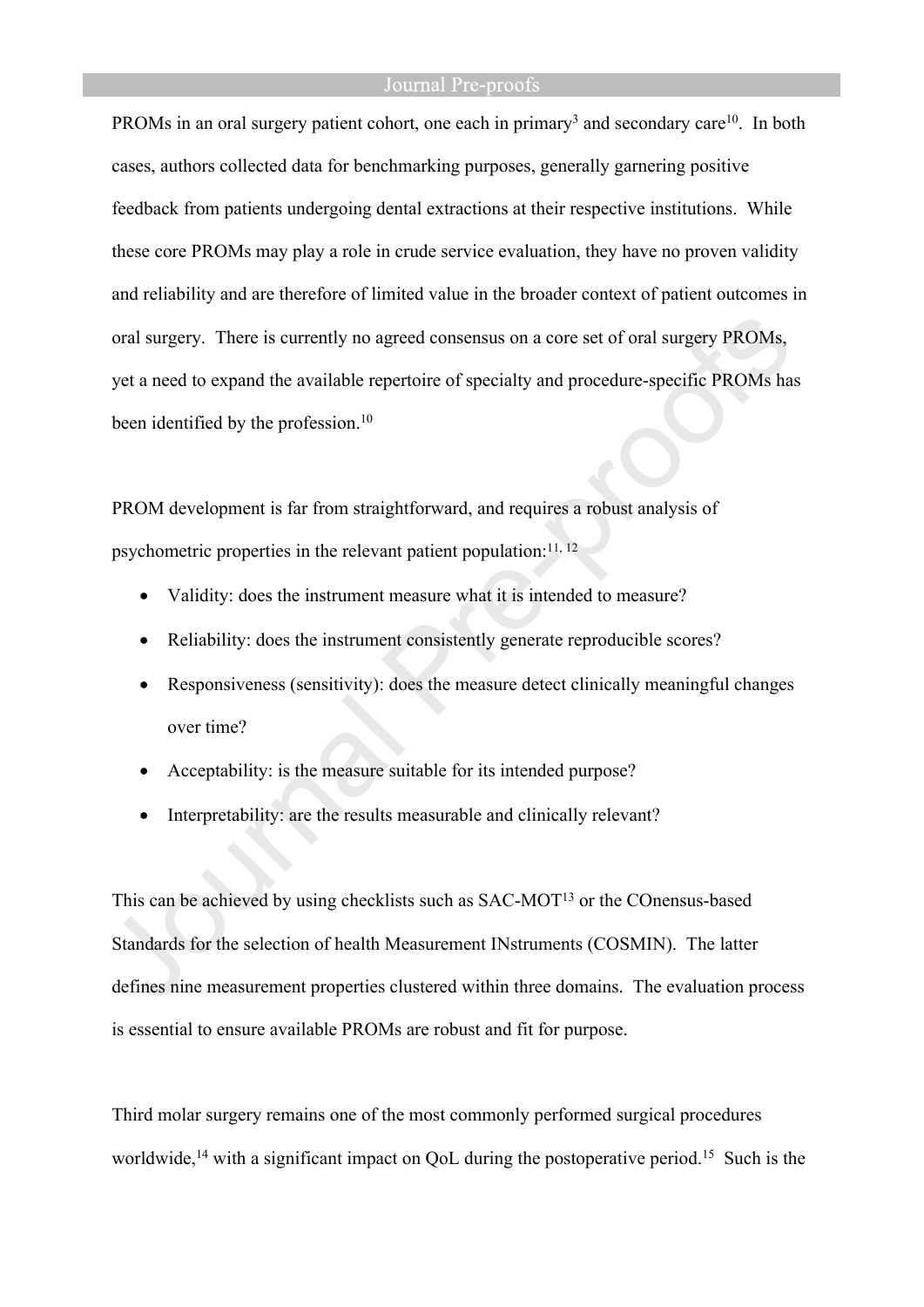predictability of the associated sequelae that third molar surgery is one of the most popular research models for interventional studies. With ever more third molar studies appearing in the scientific literature, where does the aspiring researcher begin with respect to outcome measure selection? It goes without saying that outcome measures should be measurable, reproducible and meaningful for the target population. We previously explored trends in clinical outcomes (ClinRO) reporting in third molar surgery, and found that swelling and mouth opening/trismus are the two most frequently reported clinical outcomes by researchers.<sup>16</sup> It is not unreasonable to suggest that these numerical values are less meaningful than the impact they will have on patient function during the postoperative period e.g. chewing ability, speech etc. Which is where the role of PROMs in third molar surgery outcomes reporting comes into play.

A systematic review published in 2010 summarised the most commonly used QoL PROMs in the broader context of oral and maxillofacial surgery.<sup>17</sup> However, to our knowledge, no authors to date have published a summary of PROMs pertinent to third molar surgery. With this in mind, we aim to present those PROMs most widely reported in the third molar literature (Table 1), and hope this article will act as a useful aide memoire for interested clinicians and aspiring researchers.

#### **Measurement of pain**

Pain is among the most common complaints among patients following third molar surgery, and remains the most likely reason for patients to seek help postoperatively.<sup>18</sup> Pain has a protective function in the postoperative period by promoting undisturbed healing. For patients undergoing third molar surgery, the pain experience will restrict mouth opening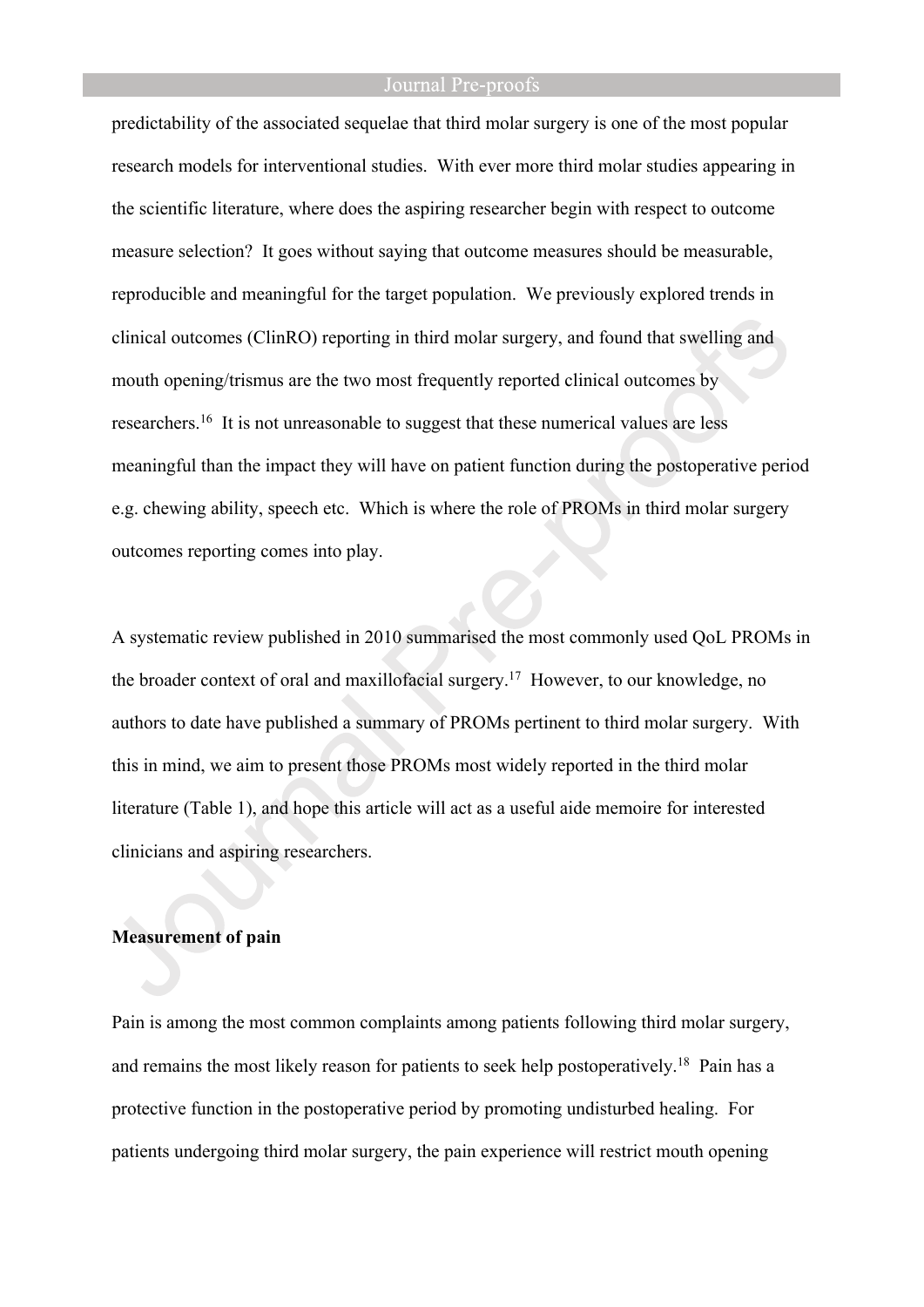thereby limiting function at the site of surgery and encouraging rest. Reduction of pain after oral surgery, rather than total elimination, is desirable to prevent a premature return to normal function, which might otherwise lead to wound damage and ultimately delayed healing.<sup>18</sup>

Crucial to effective postoperative pain management is measurement of a patient's pain intensity. The numerical rating scale (NRS), first described by Downie in 1978, consists of a linear 11-point scale with either a vertical or horizontal orientation (Fig 1). Patients are asked to rate their pain anywhere from 0 'no pain' to 10 'worst pain imaginable'. Its advanatages are its simplicity, suitability for written and verbal administration, as well as its usefulness among patients whose native language is not English, overcoming any potential language barriers to pain measurement.<sup>19</sup> Its original application was in the assessment of pain in a cohort of 100 rheumatoid arthritis patients, where it was found to outperform the visual analogue scale (VAS) and ordinal descriptor scales.<sup>20</sup> Other studies have corroborated the superior responsiveness of the NRS compared to other unidimensional pain measuring instruments, and it is recommended as one of the best choices of instrument where sensitive measures of pain intensity are indicated.<sup>21</sup> The NRS has also demonstrated superior construct validity to the VAS in patients with oral lichen planus.<sup>11</sup>

The VAS is a 100mm linear scale that has been in use for over 80 years, and is administered in a horizontal or vertical format (Fig 2). It has verbal anchors at either end, "no pain" and "worst pain imaginable", which represent a continuum of pain intensity.<sup>19</sup> Patients are asked to draw a single mark on the line to indicate their current level of pain. The distance from the "no pain" anchor to this mark is measured using a ruler, which corresponds to the pain score (ranging from 0 to 100). Although the horizontal VAS orientation is the preferred instrument format, its vertical counterpart tends to yield superior sensitivity.19 VAS is by far the most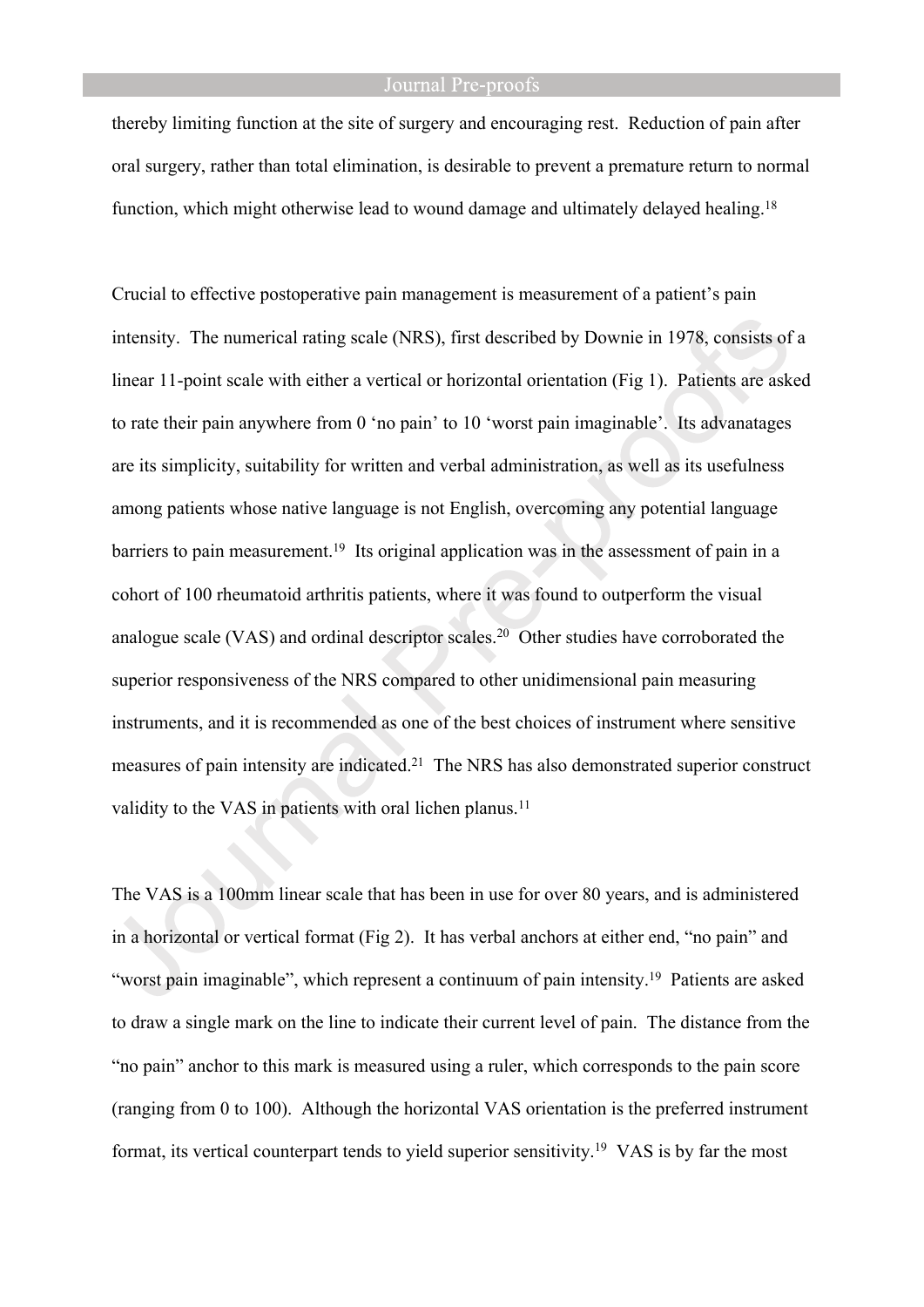commonly cited pain measurement instrument used in third molar surgery studies.<sup>22, 23</sup> Its disadvantages compared to NRS are the need to instruct patients on how to use the instrument to ensure accurate pain rating, and the potential for error when converting the marking to a numeric score. Furthermore, it must be administered in a written format if it is to be applied correctly, thus making it unsuitable for verbal administration.

The McGill Pain Questionnaire (MPQ) and its short form equivalent (SF-MPQ) document pain intensity as well as the sensory and affective dimensions of pain by using a series of verbal descriptors such as "throbbing", "shooting", "stabbing", "sharp" and "cramping".<sup>19</sup> The MPQ is one of the few instruments that can truly capture the multidimensionality of pain, but the level of respondent burden renders it an unlikely choice in third molar surgery cohorts where the more transient, inflammatory-type pain can be suitably captured using a simpler unidimensional instrument such as NRS or VAS.<sup>24</sup>

#### **Measurement of quality of life**

Quality of life assessment encompasses a triad of physical, social and psychological parameters that must be documented preoperatively and postoperatively to be able to truly appreciate the impact of third molar surgery on patients' QoL. A lack of baseline data is identified as a weakness of many QoL studies (Duarte-Rodrigues et al);<sup>25</sup> it is impossible to distinguish a positive impact from a negative one if baseline QoL data are not collected.

Evaluation of QoL in the third molar surgery population has transcended its original brief of application in research studies such as RCTs and cohort studies; it has helped shape what and how we communicate with patients considering third molar surgery. It should be borne in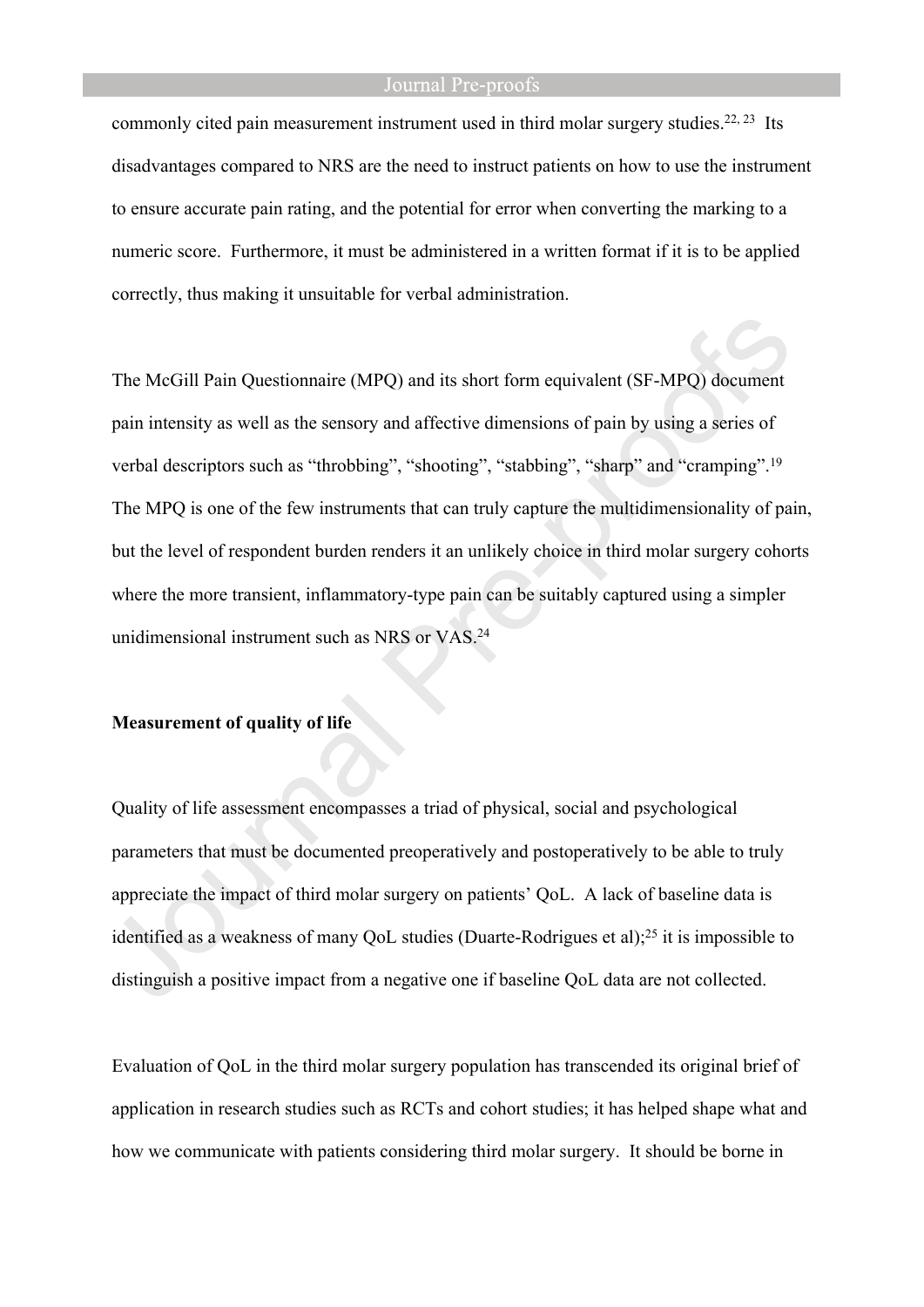mind that 'cure' is often worse than 'disease' in the case of third molar surgery, and it is imperative that patients are appropriately and adequately informed during the decisionmaking process.<sup>26</sup>

There is a plethora of QoL instruments currently available for use in third molar surgery that can be broadly categorised into three distinct groups:

- Generic (e.g. SF-12, EQ-5D-3L)
- Oral health-related (e.g. OHIP-14, OHQoL-UK©)
- Disease-specific (e.g. PoSSe)

Disease-specific PROMs have the advantage of demonstrating greater face validity and credibility, while generic PROMs allow for comparisons across conditions.<sup>1</sup> Oral healthrelated PROMs meanwhile compare oral operations with other oral healthcare on quality of life.<sup>7</sup>

#### Generic

The EuroQol-5D-3L instrument was introduced in 1990 and is one of the most widely used instruments for measurement of health-related quality of life.<sup>27</sup> It comprises a descriptive system of five dimensions and a vertical VAS denoting a patient's self-rated health score at a particular point in time. Each of the five dimensions is scored on a three-point scale, representing 'no problems', 'some problems' and 'extreme problems'. Subsequently EQ-5D-5L, with a novel five response level, was developed to address the potential for ceiling effects and concerns about the sensitivity of the 3L version for detecting clinically important differences in health-related quality of life.<sup>28</sup> Authors of a 2017 study sought to evaluate QoL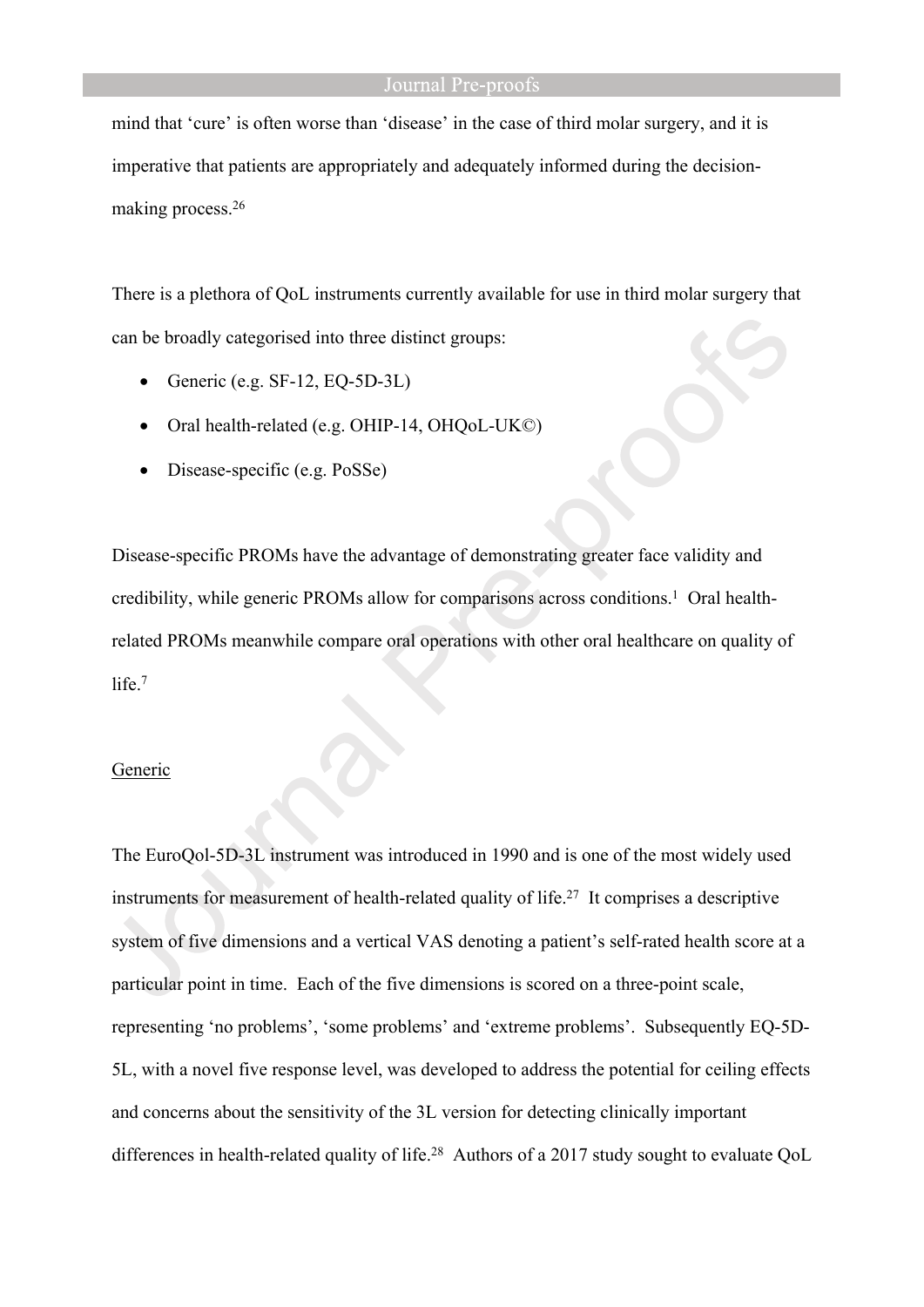outcomes in patients undergoing third molar surgery under general anaesthesia.<sup>29</sup> With a response rate of 72% among their 50 patients, they reported good responsiveness of the EQ-5D-3L instrument. However, no baseline QoL data were captured and there were no objective outcome comparators to substantiate their findings. Based on this study alone, it is difficult to ascertain the suitability of EQ-5D-3L in this population.

The validity and sensitivity of the SF-12 in the context of third molar surgery have previously been investigated.<sup>7</sup> In their cohort of 100 patients awaiting removal of a single mandibular third molar under local anaesthesia, the authors found the generic SF-12 instrument was unable to distinguish high-need patients from those who were asymptomatic. They concluded that the SF-12 is not a valid measure of preoperative or postoperative health status in an oral surgery population. It did, however, demonstrate acceptable sensitivity in the immediate postoperative period, correlating well with oral health-related instruments.

#### Oral Health-Related

The Oral Health Impact Profile (OHIP) is by far the most widely used oral health measure in use today. It was originally developed as a 49-item (OHIP-49) instrument capturing seven conceptually formulated dimensions based on Locker's theoretical model of oral health.<sup>30</sup> OHIP-49 has since been largely superseded by the short-form OHIP-14 designed to improve usability without compromising on psychometric properties. OHIP-14 shows superior discriminative validity compared to SF-12 in determining those patients most likely to benefit from third molar surgery.<sup>7</sup> Preoperative use of oral health measures such as OHIP-14 has been advocated as a screening mechanism to help identify patients most in need of third molar surgery.<sup>7</sup> Use of OHQoL-UK© in third molar research lags behind that of OHIP-14,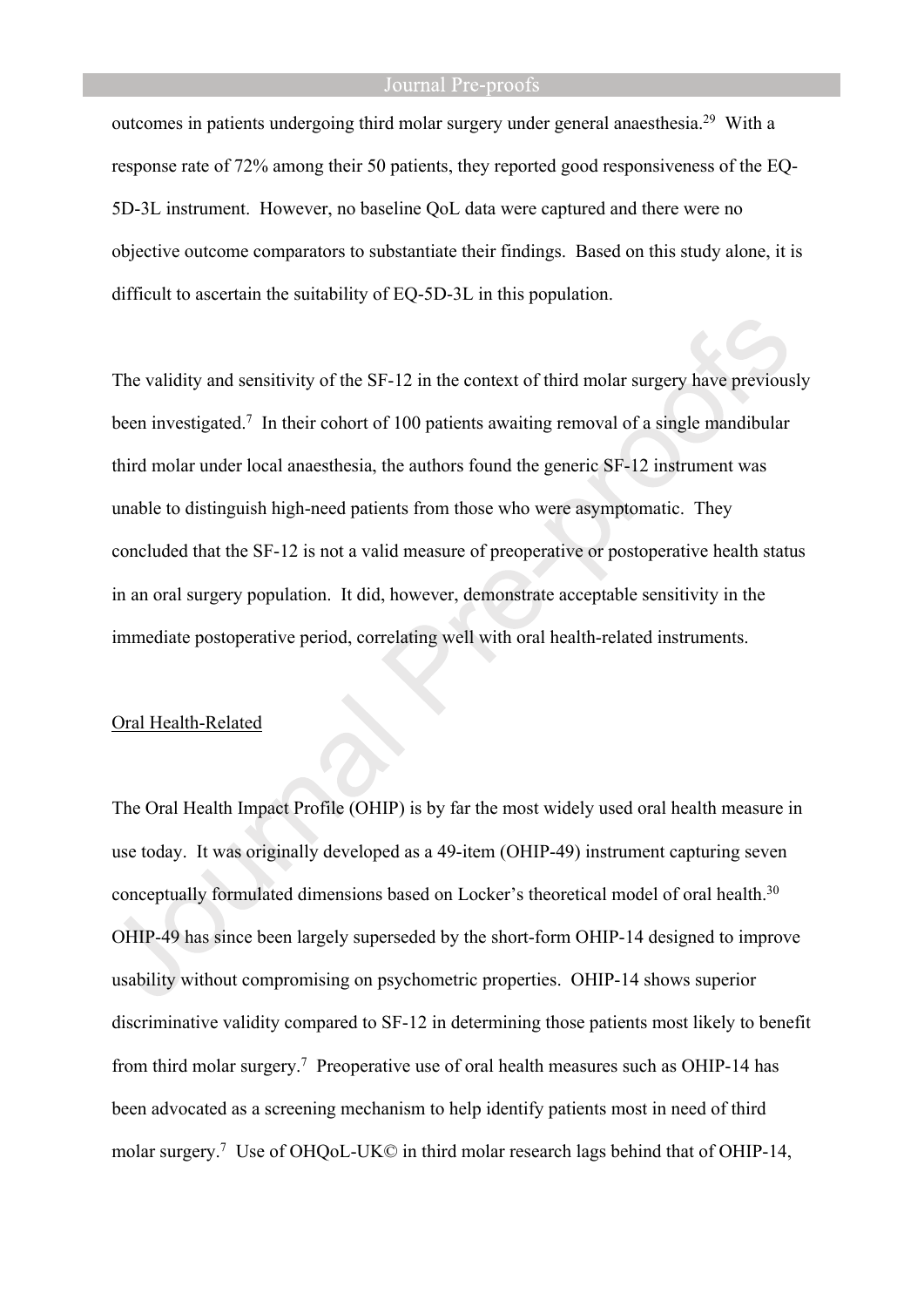and it tends to be favoured as complementary to OHIP-14 rather than preferential in third molar studies.26 The former is based on an updated WHO model of 'structure-functionability-participation', and measures both positive and negative aspects of oral health across 16 domains of life quality.<sup>26</sup> Higher levels of dental anxiety have been shown to exert a negative impact on oral health-related quality of life. In a random cohort of 1800 British patients aged 16 years and older, 1 in 10 experienced high levels of dental anxiety, which was associated with lower (worse) OHQoL-UK© scores.<sup>31</sup>

There currently exists only one QoL instrument specific to third molar surgery with proven validity, reliability and sensitivity – the Postoperative Symptom Severity (PoSSe) Scale<sup>32</sup> which has seven subscales: eating, speech, sensation, appearance, pain, sickness and interference with daily activities. While Ruta et al (2000) acknowledge earlier work by another source in designing an instrument to specifically measure patients' perceptions after third molar removal,<sup>33</sup> limitations in sample size  $(n=19)$  and an absence of psychometric testing fail to qualify the instrument as a valid measure of oral health-related QoL. The responsiveness of the PoSSe questionnaire has been demonstrated by numerous researchers, as well as a positive association between PoSSe scores and postoperative trismus and pain experience.<sup>22, 34</sup> The superior responsiveness of the PoSSe instrument over the long-established SF-36 in the context of third molar surgery, together with its rigorous development protocol and psychometric testing, lend favour to its selection as the first choice of instrument for evaluation of the impact of third molar removal on a patient's perceived health.<sup>32</sup> While one would expect greater face validity and credibility with a disease-specific  $PROM$ ,<sup>1</sup> these qualities are further enhanced by the reproducibility of the PoSSe when used in third molar studies.

## Psychosocial-specific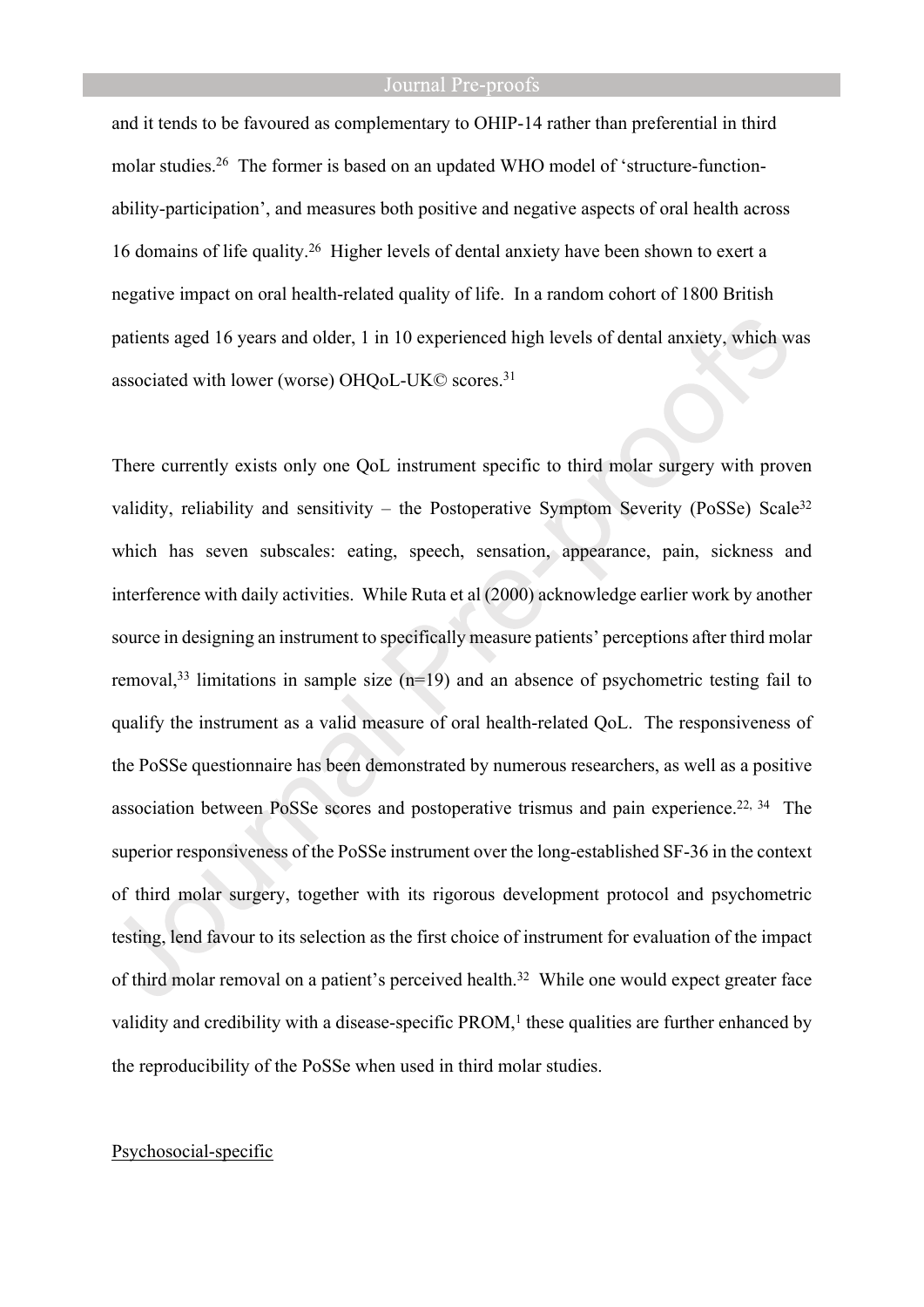The Hospital Anxiety and Depression Scale (HADS) was developed to assess anxiety and depression in patients with illness, and in the general population.<sup>35</sup> It comprises 14 questions divided equally between two subscales: HADS-A (anxiety) and HADS-D (depression). It is recommended in the 2015 NHS Commissioning Guide for use as a routine oral medicine PROM, yet has never been validated for this purpose.<sup>11</sup> Nor has it been validated for use in a third molar surgery context. There are reports of HADS use in oral cancer patients undergoing tumour resection and reconstructive surgery, to fully evaluate depression and anxiety levels during the patient journey.<sup>36</sup> In this context, HADS scores can help determine whether patients are in need of additional psychological support during what can be an incredibly challenging time. It would seem reasonable to extrapolate HADS is best suited to patients with chronic illness, or for those with a protracted surgical journey.

#### **Conclusion**

Oral surgery lags far behind other dental specialties with respect to standardisation of outcome measures, despite a plethora of research in the field of third molar surgery in particular year on year. While equivalent dental specialties such as oral medicine and restorative dentistry continue to develop recommended core outcome sets (COS) as outlined on the publicly available COMET<sup>37</sup> (Core Outcome Measures in Effectiveness Trials) database, no such guidance yet exists for the oral surgery community. Considering the substantial contribution of third molar surgery to the oral surgeon's workload, and the long established implications of third molar disease and surgery on quality of life, it would appear this is a missed opportunity for relevant stakeholders to fall into step beside other dental specialties.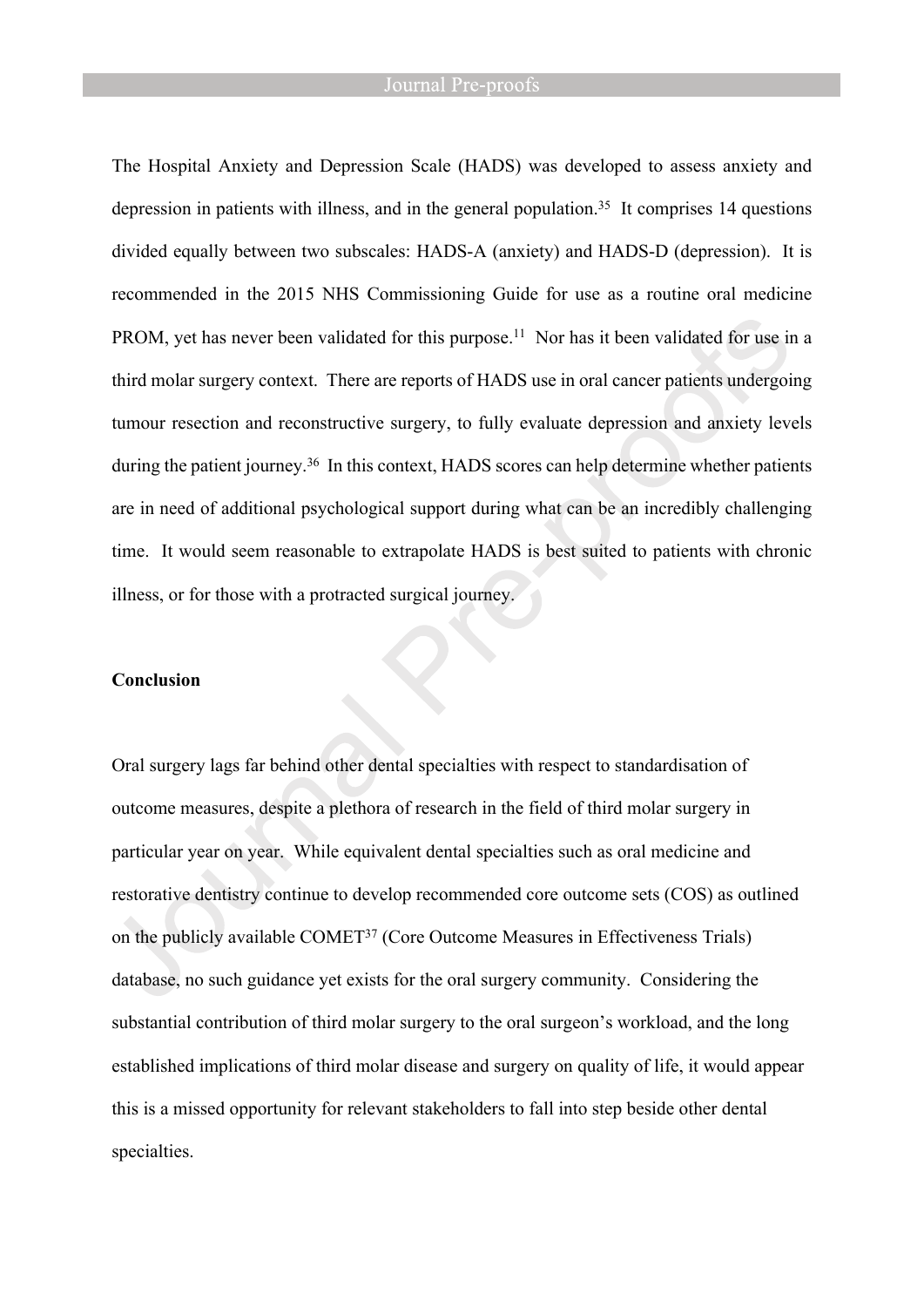As it stands, there is considerable heterogeneity in the methods of data collection in third molar cohort studies and clinical trials which can be attributed largely to a lack of standardisation of outcome measures available. Standardisation of clinical and patientcentred outcomes in the third molar population would facilitate the collection of high-quality data that could be merged for meta-analysis, and in turn, inform future clinical practice.

It is hoped this review article will go some way towards providing a source of reference for clinicians and researchers looking to incorporate PROMs into their clinical practice and clinical trials.

## **Conflict of interest**

The authors confirm there are no conflicts of interest to declare.

# **References**

1. Black N. Patient reported outcome measures could help transform healthcare. BMJ : British Medical Journal. 2013;346(jan28 1):f167-f.

2. Devlin N, Appleby J. Getting the most out of PROMs. King's Fund: London. 2010:1-13.

3. Gerrard G, Jones R, Hierons RJ. How did we do? An investigation into the suitability of patient questionnaires (PREMs and PROMs) in three primary care oral surgery practices. British dental journal. 2017;223(1):27-32.

4. NHS NE. National Patient Reported Outcomes Programme [cited 2020 1 September]. Available from: [www.ic.nhs/proms.](file:///C:/Volumes/LOS%20USB/BJOMS%202022/www.ic.nhs/proms)

5. Savin J, Ogden GR. Third molar surgery--a preliminary report on aspects affecting quality of life in the early postoperative period. The British journal of oral & maxillofacial surgery. 1997;35(4):246-53.

6. Ruta DA, Bissias E, Ogston S, Ogden GR. Assessing health outcomes after extraction of third molars: the postoperative symptom severity (PoSSe) scale. British Journal of Oral & Maxillofacial Surgery. 2000;38(5):480-7.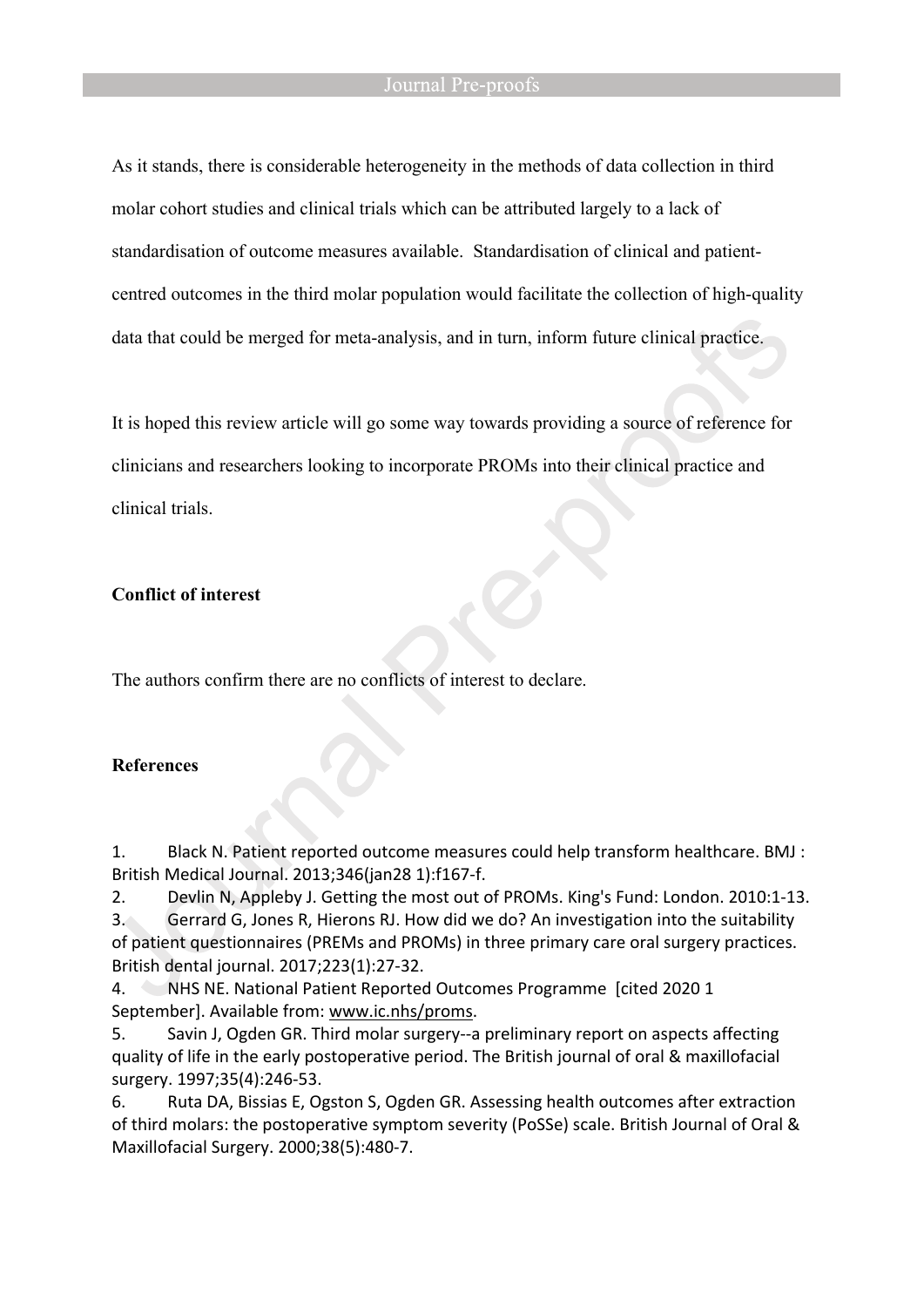7. McGrath C, Comfort MB, Lo EC, Luo Y. Patient-centred outcome measures in oral surgery: validity and sensitivity. The British journal of oral & maxillofacial surgery. 2003;41(1):43-7.

8. Surgeons BAoO, Surgeons BAoOaM. Clinical Guide to the Surgical Prioritisation of Patients on Oral Surgery Waiting Lists. 2021.

9. Organisation WH. ICD-11 International Classification of Diseases. 2018.

10. Grossman S, Dungarwalla M, Bailey E. Patient-reported experience and outcome measures in oral surgery: a dental hospital experience. British dental journal. 2020;228(2):70-4.

11. Ní Ríordáin R, Wiriyakijja P. Patient reported outcome and experience measures of oral disease in oral medicine. British dental journal. 2017;223(9):713.

12. Higginson IJ, Carr AJ. Using quality of life measures in the clinical setting. BMJ. 2001;322(7297):1297-300.

13. Aaronson N, Alonso J, Burnam A, Lohr K, Patrick D, Perrin E, et al. Assessing Health Status and Quality-of-Life Instruments: Attributes and Review Criteria. Quality of life research. 2002;11(3):193-205.

14. Jerjes W, Upile T, Nhembe F, Gudka D, Shah P, Abbas S, et al. Experience in third molar surgery: an update. British dental journal. 2010;209(1):E1.

15. McGrath C, Comfort MB, Lo EC, Luo Y. Changes in life quality following third molar surgery--the immediate postoperative period. British dental journal. 2003;194(5):265-8; discussion 1.

16. O'Sullivan L, Ríordáin RN. Variations in reporting of clinician-reported outcome measures in third molar surgery: A focused review. The surgeon : journal of the Royal Colleges of Surgeons of Edinburgh and Ireland. 2021.

17. Kanatas AN, Rogers SN. A systematic review of patient self-completed questionnaires suitable for oral and maxillofacial surgery. The British journal of oral & maxillofacial surgery. 2010;48(8):579-90.

18. Coulthard P, Bailey E, Patel N, Coulthard MB. Pain pathways and pre-emptive and protective analgesia for oral surgery: Pain pathways. Oral surgery. 2014;7(2):74-80.

19. Flaherty SA. Pain measurement tools for clinical practice and research. AANA journal. 1996;64(2):133-40.

20. Downie WW, Leatham PA, Rhind VM, Wright V, Branco JA, Anderson JA. Studies with pain rating scales. Annals of the rheumatic diseases. 1978;37(4):378-81.

21. Ferreira-Valente MA, Pais-Ribeiro JL, Jensen MP. Validity of four pain intensity rating scales. Pain. 2011;152(10):2399-404.

22. Grossi GB, Maiorana C, Garramone RA, Borgonovo A, Creminelli L, Santoro F. Assessing Postoperative Discomfort After Third Molar Surgery: A Prospective Study. Journal of Oral and Maxillofacial Surgery. 2007;65(5):901-17.

23. Ritto FG, Pimentel T, Canellas JVS, Junger B, Cruz M, Medeiros PJ. Randomized double-blind clinical trial evaluation of bone healing after third molar surgery with the use of leukocyte- and platelet-rich fibrin. International Journal of Oral & Maxillofacial Surgery. 2019;48(8):1088-93.

24. Sirintawat N, Sawang K, Chaiyasamut T, Wongsirichat N. Pain measurement in oral and maxillofacial surgery. Journal of dental anesthesia and pain medicine. 2017;17(4):253- 63.

25. Duarte-Rodrigues L, Miranda EFP, Souza TO, de Paiva HN, Falci SGM, Galvao EL. Third molar removal and its impact on quality of life: systematic review and meta-analysis. Quality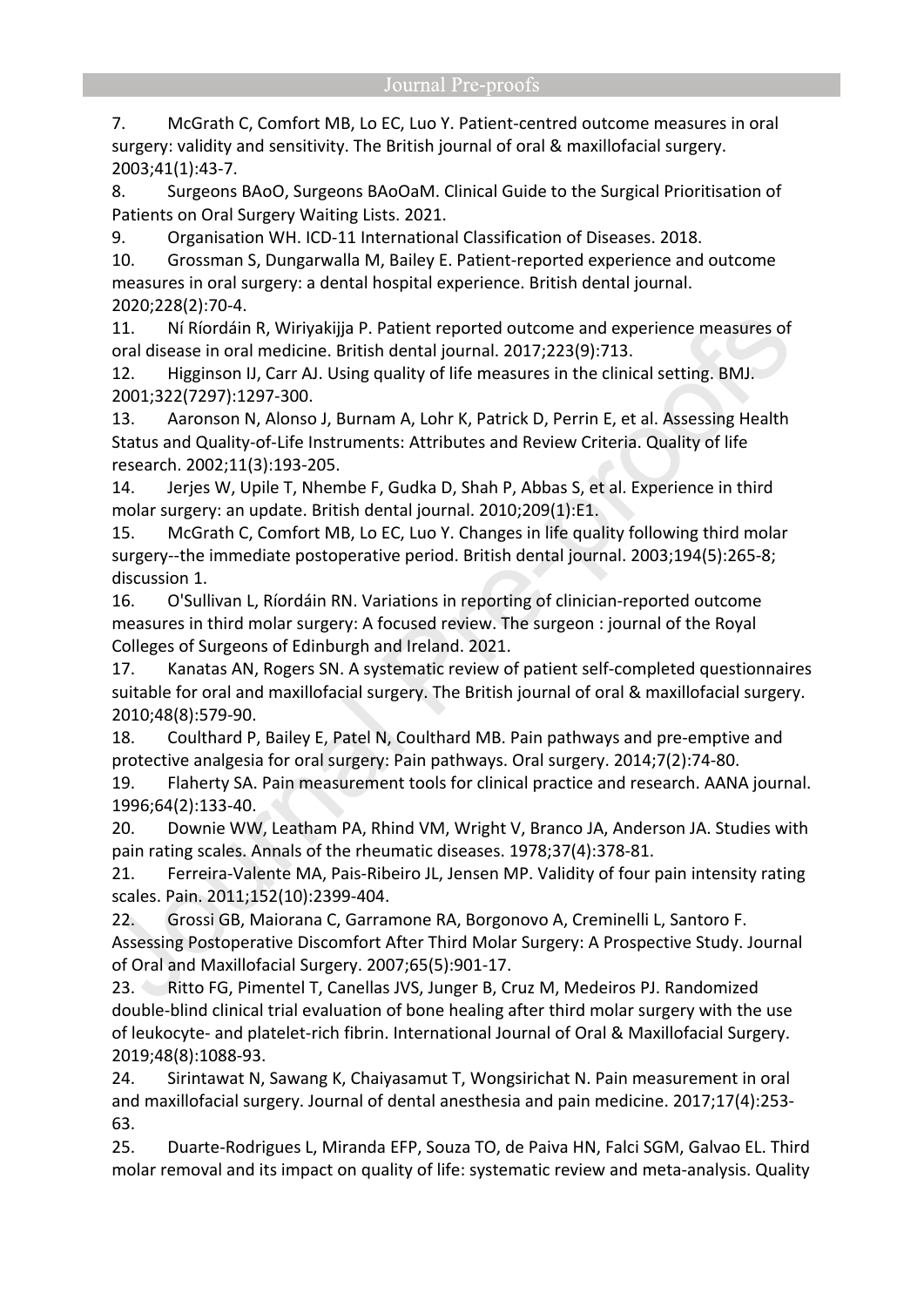of life research : an international journal of quality of life aspects of treatment, care and rehabilitation. 2018;27(10):2477-89.

26. McGrath C, Comfort MB, Lo ECM, Luo Y. Changes in life quality following third molar surgery - the immediate postoperative period. British dental journal. 2003;194(5):265-8. 27. EuroQol RF. EQ-5D-3L User Guide. 2018.

28. Herdman M, Gudex C, Lloyd A, Janssen M, Kind P, Parkin D, et al. Development and preliminary testing of the new five-level version of EQ-5D (EQ-5D-5L). Quality of life research : an international journal of quality of life aspects of treatment, care and rehabilitation. 2011;20(10):1727-36.

29. Beech AN, Haworth S, Knepil GJ. Measurement of generic compared with diseasespecific quality of life after removal of mandibular third molars: a patient-centred evaluation. The British journal of oral & maxillofacial surgery. 2017;55(3):274-80.

30. Locker D. Measuring oral health: a conceptual framework. Community dental health. 1988;5(1):3-18.

31. McGrath C, Bedi R. The association between dental anxiety and oral health-related quality of life in Britain. Community dentistry and oral epidemiology. 2004;32(1):67-72.

32. Ruta DA, Bissias E, Ogston S, Ogden GR. Assessing health outcomes after extraction of third molars: the postoperative symptom severity (PoSSe) scale. The British journal of oral & maxillofacial surgery. 2000;38(5):480-7.

33. Shugars DA, Benson K, White RP, Jr., Simpson KN, Bader JD. Developing a measure of patient perceptions of short-term outcomes of third molar surgery. Journal of oral and maxillofacial surgery : official journal of the American Association of Oral and Maxillofacial Surgeons. 1996;54(12):1402-8.

34. O'Sullivan L, Gallagher C, R NR. Effect of plasma rich in growth factors on quality of life following mandibular third molar removal: a double-blind randomized controlled trial. International journal of oral and maxillofacial surgery. 2022.

35. Zigmond AS, Snaith RP. The hospital anxiety and depression scale. Acta psychiatrica Scandinavica. 1983;67(6):361-70.

36. Kumar K, Kumar S, Mehrotra D, Tiwari SC, Kumar V, Khandpur S, et al. Prospective evaluation of psychological burden in patients with oral cancer. British journal of oral & maxillofacial surgery. 2018;56(10):918-24.

37. [cited 11 October 2020]. Available from: [http://www.comet-initiative.org/Studies.](http://www.comet-initiative.org/Studies) 38. Bello SA, Adeyemo WL, Bamgbose BO, Obi EV, Adeyinka AA. Effect of age, impaction types and operative time on inflammatory tissue reactions following lower third molar surgery. Head & face medicine. 2011;7:8.

39. High AS, Macgregor AJ, Tomlinson GE, Salkouskis PM. A gnathodynanometer as an objective means of pain assessment following wisdom tooth removal. The British journal of oral & maxillofacial surgery. 1988;26(4):284-91.

40. McCarthy C WE, Sleeman D. Comparison of anaesthetic regime in patients undergoing third molar extraction - McCarthy - 2018 - Oral Surgery - Wiley Online Library. Journal of Oral Surgery. 2017;11(1):33-40.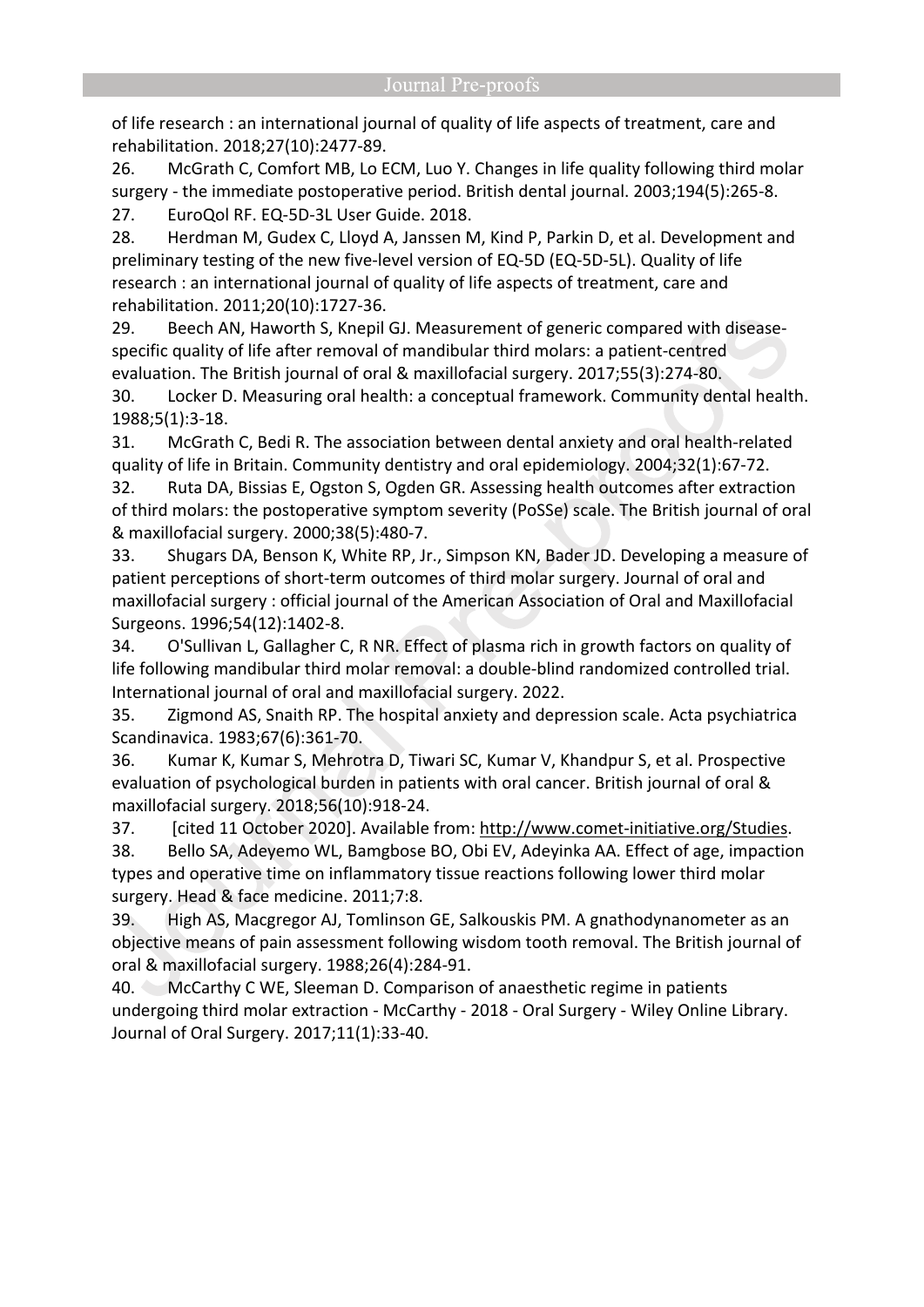| <b>PROM</b>                | <b>Items</b> | <b>Rating scale</b>          | <b>Dimensions</b>                                         | <b>References</b>                           |  |  |
|----------------------------|--------------|------------------------------|-----------------------------------------------------------|---------------------------------------------|--|--|
|                            | (n)          |                              |                                                           |                                             |  |  |
| Symptom-specific           |              |                              |                                                           |                                             |  |  |
| <b>NRS</b>                 |              | $0 - 10$                     | pain                                                      | O'Sullivan et al 2022 <sup>34</sup>         |  |  |
| <b>VAS</b>                 | 1            | $0-100$ mm                   | pain                                                      | Bello et al 2011 <sup>38</sup>              |  |  |
| <b>VRS</b>                 | 1            | 4-point scale                | pain                                                      |                                             |  |  |
| <b>MPQ</b>                 | 78           | 6-point scale                | Sensory, affective,<br>evaluative,<br>miscellaneous, pain | High et al 1988 <sup>39</sup>               |  |  |
| <b>SF-MPQ</b>              | 15           | 4-point scale                | Sensory, affective,<br>pain                               | McCarthy et al 2017 <sup>40</sup>           |  |  |
| <b>QoL-specific</b>        |              |                              |                                                           |                                             |  |  |
| Generic                    |              |                              |                                                           |                                             |  |  |
| $EQ-5D-3L$                 | 6            | 3-point scale;<br>$0-100$ mm | general QoL                                               | Beech et al 2017 <sup>29</sup>              |  |  |
| $SF-36$                    | 36           | $2-$ to 6- point<br>scale    | general QoL                                               |                                             |  |  |
| $SF-12$                    | 12           | 2- to $6$ - point<br>scale   | general QoL                                               | McGrath et al 2003                          |  |  |
| <b>Oral health-related</b> |              |                              |                                                           |                                             |  |  |
| OHIP-14                    | 14           | 5-point scale                | <b>OHRQoL</b>                                             | McGrath et al 2003                          |  |  |
| OHQol-                     | 16           | 5-point scale                | OHRQoL                                                    | McGrath et al 2003                          |  |  |
| UK®                        |              |                              |                                                           |                                             |  |  |
| Disease-specific           |              |                              |                                                           |                                             |  |  |
| PoSSe                      | 15           | $3-$ to $5-$ point<br>scale  | Postoperative QoL<br>specific to third<br>molar surgery   | O'Sullivan et al 2022,<br>Grossi et al 2007 |  |  |
| Psychosocial-specific      |              |                              |                                                           |                                             |  |  |
| <b>HADS</b>                | 14           | 4-point scale                | anxiety, depression                                       | McCarthy et al 2017                         |  |  |
|                            |              |                              |                                                           |                                             |  |  |

**Table 1** Summary of commonly used PROMs in third molar surgery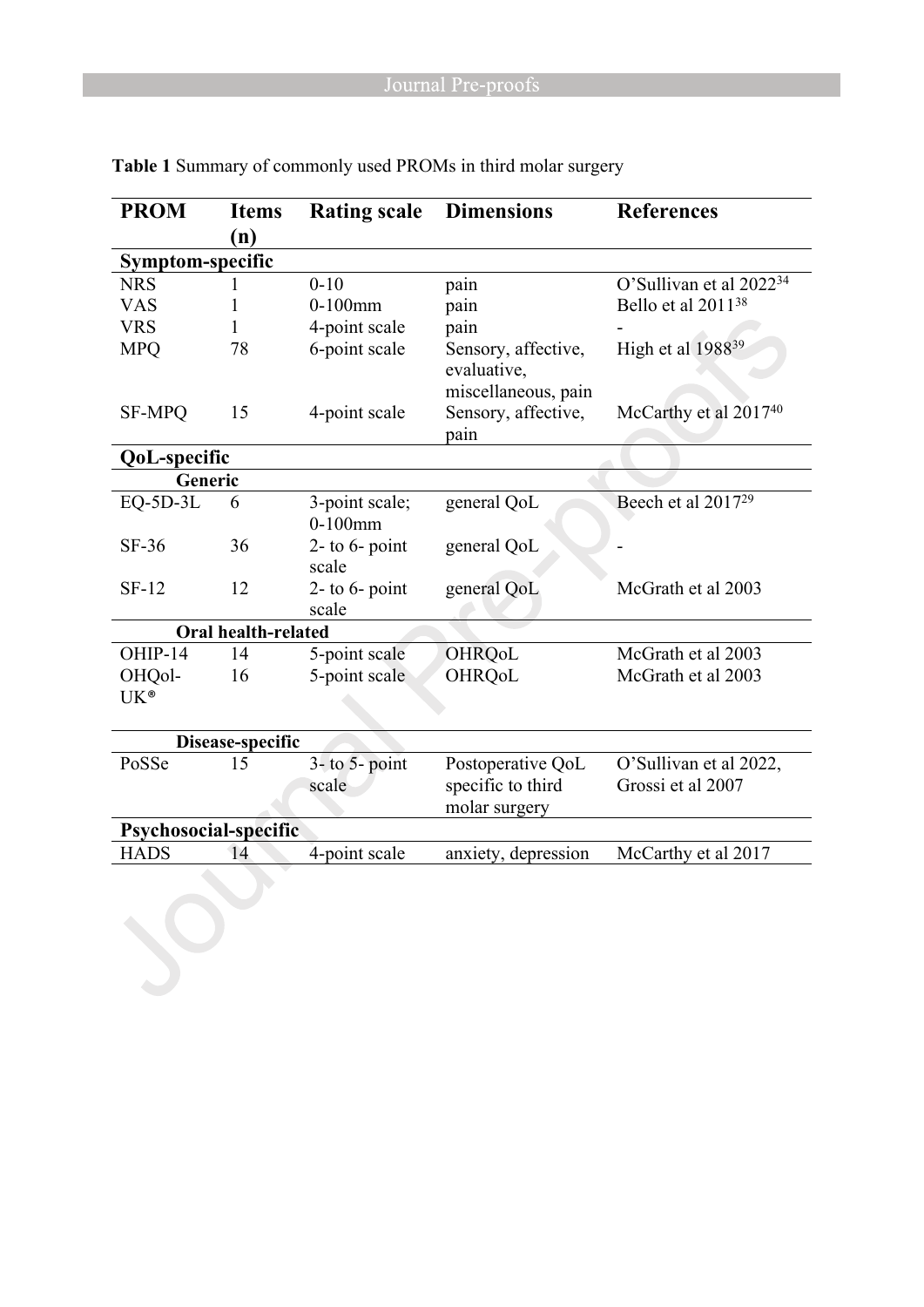